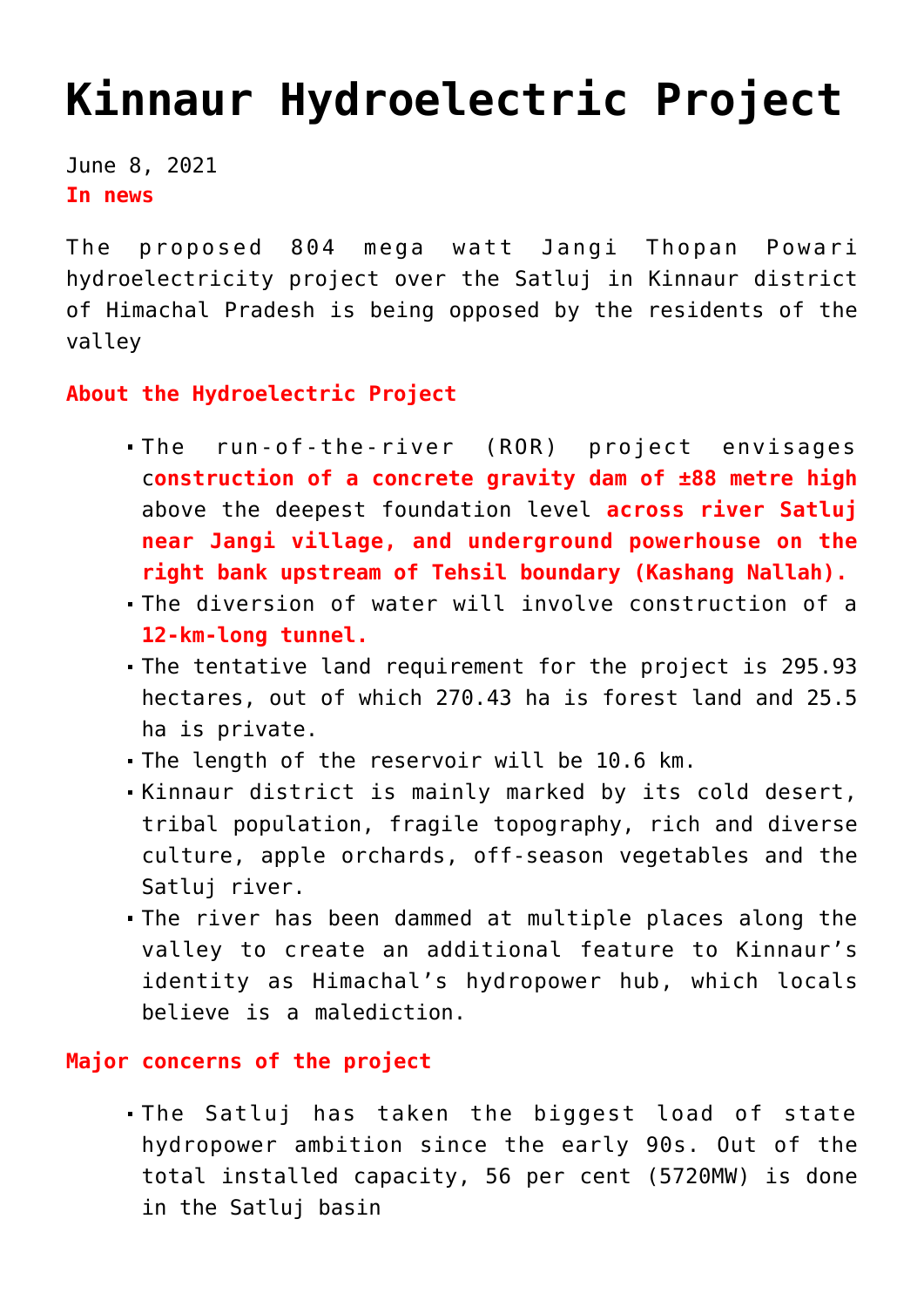- Around 92 per cent of the river will either be flowing through tunnels or will be part of reservoirs. Such a cumulative scale of disturbance with the river's natural state drastically impacted the life, livelihood and ecology in the Satluj basin.
- Construction of the dam will result in the **submergence of about 156.2917 ha of land**, out of which 143.2093 ha is forest land and 13.0824 ha is private.
- The process of tunnelling disturbs the hydrogeology of the region significantly and thus **impacts the springs drastically**
- Agriculture in the cold desert is not feasible without irrigation. The major source of irrigation for highly valued horticulture and off-season vegetables are derived from these springs and the absence of the same will drastically **impact the life and livelihood of this region**
- According to the cumulative environmental impact assessment for the Satluj river basin, 58 per cent respondents (project-affected people) cited **reduced water availability** as a major concern of hydropower projects.
- Due to the geological fragility of the Himalayas, they are **highly prone to landslides**. The blasting and tunnelling have a high potential for triggering and / or accelerating the landslides in these regions.
- The **other major impact of HEP is connected to the forest of Chilgoza pine**, which has a patchy distribution across arid mountain valleys in Afghanistan, Pakistan and India.

**Chilgoza pine is well-known for its edible seeds and is rich in carbohydrates,** proteins, and other medicinal values. It is classified as an endangered and rare tree species. Kinnaur has the largest Chilgoza forests, covering an area of around 2,000 hectares.

HEP will have implications on water resources, climate